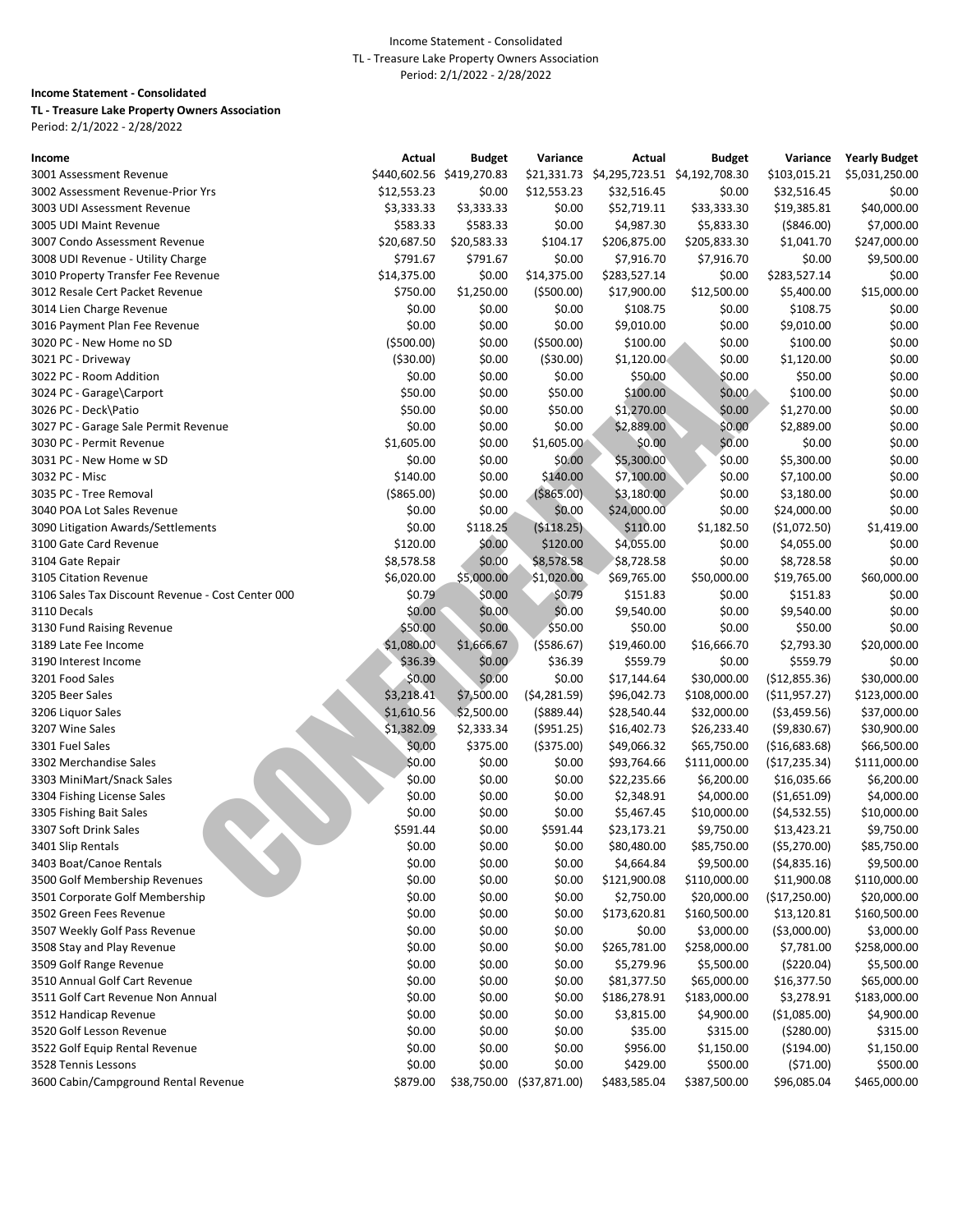| Income Cont.                                       | Actual     | <b>Budget</b>             | Variance      | Actual       | <b>Budget</b>                 | Variance      | <b>Yearly Budget</b> |
|----------------------------------------------------|------------|---------------------------|---------------|--------------|-------------------------------|---------------|----------------------|
| 3601 Lease/Location Rental Revenue                 | \$8,464.42 | \$8,424.83                | \$39.59       | \$95,593.79  | \$96,142.30                   | (5548.51)     | \$112,992.00         |
| 3610 Special Events Revenue                        | \$0.00     | \$0.00                    | \$0.00        | \$73,988.54  | \$130,000.00                  | (\$56,011.46) | \$130,000.00         |
| 3617 Pavilion Rentals - Cost Center 830 - NP Beach | \$0.00     | \$0.00                    | \$0.00        | ( \$100.00)  | \$0.00                        | (5100.00)     | \$0.00               |
| 3625 Misc Rec Revenue                              | \$250.00   | \$0.00                    | \$250.00      | \$250.00     | \$0.00                        | \$250.00      | \$0.00               |
| 3627 Swim Pass Revenue                             | \$0.00     | \$0.00                    | \$0.00        | \$7,038.21   | \$4,000.00                    | \$3,038.21    | \$4,000.00           |
| 3628 Swim Lessons                                  | \$0.00     | \$0.00                    | \$0.00        | \$0.00       | \$1,500.00                    | ( \$1,500.00) | \$1,500.00           |
| 3630 Golf Hole Signs Revenue                       | \$0.00     | \$0.00                    | \$0.00        | \$940.00     | \$5,700.00                    | (54,760.00)   | \$5,700.00           |
| 3701 KOA Golf Cart Revenue                         | \$0.00     | \$3,000.00                | ( \$3,000.00) | \$31,574.30  | \$30,000.00                   | \$1,574.30    | \$36,000.00          |
| 3702 KOA Premium Wi-Fi Revenue                     | \$679.50   | \$0.00                    | \$679.50      | \$679.50     | \$5,000.00                    | (54,320.50)   | \$5,000.00           |
| 3703 KOA Value Card Revenue                        | \$462.00   | \$708.33                  | (5246.33)     | \$7,301.45   | \$7,083.30                    | \$218.15      | \$8,500.00           |
| 3710 KOA Laundry Revenue                           | \$0.00     | \$0.00                    | \$0.00        | \$2,702.00   | \$2,500.00                    | \$202.00      | \$2,500.00           |
| 3716 Pavilion Rental/KOA Lodge                     | \$400.00   | \$0.00                    | \$400.00      | \$6,100.00   | \$1,000.00                    | \$5,100.00    | \$1,000.00           |
| 3720 On-Site Storage                               | \$0.00     | \$250.00                  | ( \$250.00)   | \$0.00       | \$2,500.00                    | ( \$2,500.00) | \$3,000.00           |
| 3730 Sewage Pump Out Revenue                       | \$0.00     | \$0.00                    | \$0.00        | \$3,425.00   | \$5,000.00                    | (51, 575.00)  | \$5,000.00           |
| 3800 Misc Revenue                                  | \$1,778.58 | \$1,000.00                | \$778.58      | \$215,174.56 | \$23,800.00                   | \$191,374.56  | \$25,800.00          |
|                                                    |            |                           |               |              |                               |               |                      |
| <b>Total Revenue Income</b>                        |            | \$529,728.38 \$517,438.91 | \$12,289.47   |              | \$7,278,620.40 \$6,537,748.10 | \$740,872.30  | \$7,572,626.00       |

| 3720 On-Site Storage            | \$0.00        | \$250.00                  | ( \$250.00)    | \$0.00                                    | \$2,500.00    | ( \$2,500.00)                                                              | \$3,000.00             |
|---------------------------------|---------------|---------------------------|----------------|-------------------------------------------|---------------|----------------------------------------------------------------------------|------------------------|
| 3730 Sewage Pump Out Revenue    | \$0.00        | \$0.00                    | \$0.00         | \$3,425.00                                | \$5,000.00    | (\$1,575.00)                                                               | \$5,000.00             |
| 3800 Misc Revenue               | \$1,778.58    | \$1,000.00                | \$778.58       | \$215,174.56                              | \$23,800.00   | \$191,374.56                                                               | \$25,800.00            |
|                                 |               |                           |                |                                           |               |                                                                            |                        |
| <b>Total Revenue Income</b>     |               | \$529,728.38 \$517,438.91 |                | \$12,289.47 \$7,278,620.40 \$6,537,748.10 |               | \$740,872.30                                                               | \$7,572,626.00         |
|                                 |               |                           |                |                                           |               |                                                                            |                        |
| <b>Cost of Goods Sold</b>       | Actual        | <b>Budget</b>             | Variance       | <b>Actual</b>                             | <b>Budget</b> | Variance                                                                   | <b>Yearly Budget</b>   |
| 4060 Dock Marker Costs          | \$13.25       | \$0.00                    | ( \$13.25)     | \$26.50                                   | \$200.00      | \$173.50                                                                   | \$200.00               |
| 4100 Automated Gate Card COS    | \$2,003.40    | \$250.00                  | (51, 753.40)   | \$5,008.50                                | \$2,500.00    | ( \$2,508.50)                                                              | \$3,000.00             |
| 4201 Food COS                   | \$0.00        | \$0.00                    | \$0.00         | \$4,241.57                                | \$5,500.00    | \$1,258.43                                                                 | \$5,500.00             |
| 4205 Beer COS                   | \$5,581.25    | \$7,500.00                | \$1,918.75     | \$98,041.66                               | \$108,000.00  | \$9,958.34                                                                 | \$123,000.00           |
| 4206 Liquor COS                 | \$2,593.73    | \$2,500.00                | (593.73)       | \$28,037.84                               | \$32,000.00   | \$3,962.16                                                                 | \$37,000.00            |
| 4207 Wine COS                   | \$2,049.89    | \$2,333.34                | \$283.45       | \$16,080.07                               | \$26,233.40   | \$10,153.33                                                                | \$30,900.00            |
| 4301 Fuel COS                   | ( \$5,400.56) | \$0.00                    | \$5,400.56     | \$40,742.16                               | \$58,400.00   | \$17,657.84                                                                | \$58,400.00            |
| 4302 Merchandise COS            | $($ \$857.97) | \$0.00                    | \$857.97       | \$66,271.93                               | \$65,200.00   | ( \$1,071.93)                                                              | \$65,200.00            |
| 4303 Minimart COS               | \$0.00        | \$0.00                    | \$0.00         | \$8,995.51                                | \$8,800.00    | ( \$195.51)                                                                | \$8,800.00             |
| 4304 Fishing License COS        | \$0.00        | \$0.00                    | \$0.00         | \$2,422.24                                | \$550.00      | (51,872.24)                                                                | \$550.00               |
| 4305 Fishing Bait COS           | \$0.00        | \$0.00                    | \$0.00         | \$4,250.00                                | \$8,500.00    | \$4,250.00                                                                 | \$8,500.00             |
| 4307 Soft Drink COS             | \$489.39      | \$0.00                    | (5489.39)      | \$20,952.78                               | \$5,200.00    | ( \$15,752.78)                                                             | \$5,200.00             |
| 4508 Stay and Play COS          | \$0.00        | \$0.00                    | \$0.00         | \$146,860.66                              | \$108,354.00  | ( \$38,506.66)                                                             | \$108,354.00           |
| 4511 Golf Cart COS              | \$0.00        | \$0.00                    | \$0.00         | \$80,111.52                               | \$103,500.00  | \$23,388.48                                                                | \$103,500.00           |
| 4512 Handicap COS               | \$0.00        | \$0.00                    | \$0.00         | \$5,225.00                                | \$50,000.00   | \$44,775.00                                                                | \$50,000.00            |
| 4610 Special Events COS         | \$8,300.53    | \$0.00                    | ( \$8,300.53)  | \$16,900.53                               | \$118,250.00  | \$101,349.47                                                               | \$118,250.00           |
| 4630 Golf Hole Signs COS        | \$0.00        | \$0.00                    | \$0.00         | \$34.66                                   | \$1,000.00    | \$965.34                                                                   | \$1,000.00             |
| 4700 KOA Royalty                | \$149.70      | \$0.00                    | ( \$149.70)    | \$49,787.51                               | \$35,075.00   | (514, 712.51)                                                              | \$35,075.00            |
| 4701 KOA Golf Cart COS          | \$0.00        | \$0.00                    | \$0.00         | \$18,656.22                               | \$19,800.00   | \$1,143.78                                                                 | \$19,800.00            |
| 4800 Misc Golf COS              | \$0.00        | \$0.00                    | \$0.00         | \$0.00                                    | \$1,000.00    | \$1,000.00                                                                 | \$1,000.00             |
| <b>Total Cost of Goods Sold</b> | \$14,922.61   | \$12,583.34               | (52, 339.27)   | \$612,646.86                              | \$758,062.40  | \$145,415.54                                                               | \$783,229.00           |
| <b>Total Gross Profit</b>       |               | \$514,805.77 \$504,855.57 |                | \$9,950.20 \$6,665,973.54 \$5,779,685.70  |               | \$886,287.84                                                               | \$6,789,397.00         |
| <b>Expenses</b>                 | Actual        | <b>Budget</b>             | Variance       | Actual                                    | <b>Budget</b> |                                                                            | Variance Yearly Budget |
|                                 | *^~           |                           | $\overline{1}$ |                                           |               | $\overline{a}$ $\overline{a}$ $\overline{a}$ $\overline{a}$ $\overline{a}$ | $A = 0.00000$          |

| \$35.224.24 | \$14,166.67 | ( \$21,057.57) | \$123,128.31 | \$141,666.70 | \$18,538.39  | \$170,000.00 |
|-------------|-------------|----------------|--------------|--------------|--------------|--------------|
| \$14,411.30 |             | (\$13,161.30)  | \$42,615.83  | \$40,500.00  | (52, 115.83) | \$43,000.00  |
| \$0.00      | \$0.00      | \$0.00         | \$3,157.35   | \$0.00       | (53, 157.35) | \$0.00       |
| \$1,177.60  | \$500.00    | (5677.60)      | \$44,739.39  | \$60,100.00  | \$15,360.61  | \$61,100.00  |
| \$0.00      | \$0.00      | \$0.00         | \$125.00     | \$0.00       | ( \$125.00)  | \$0.00       |
| \$0.00      | \$0.00      | \$0.00         | \$634.02     | \$0.00       | (5634.02)    | \$0.00       |
| \$0.00      | \$0.00      | \$0.00         | \$4,573.57   | \$0.00       | (54, 573.57) | \$0.00       |
| \$0.00      | \$0.00      | \$0.00         | (5313.32)    | \$0.00       | \$313.32     | \$0.00       |
| \$7.54      | \$0.00      | (57.54)        | \$7.54       | \$0.00       | (57.54)      | \$0.00       |
| \$771.16    | \$166.67    | (5604.49)      | \$3,992.22   | \$1,666.70   | (52, 325.52) | \$2,000.00   |
| \$15.00     | \$150.00    | \$135.00       | \$5,977.64   | \$2,250.00   | (53, 727.64) | \$2,550.00   |
|             |             |                | \$1,250.00   |              |              |              |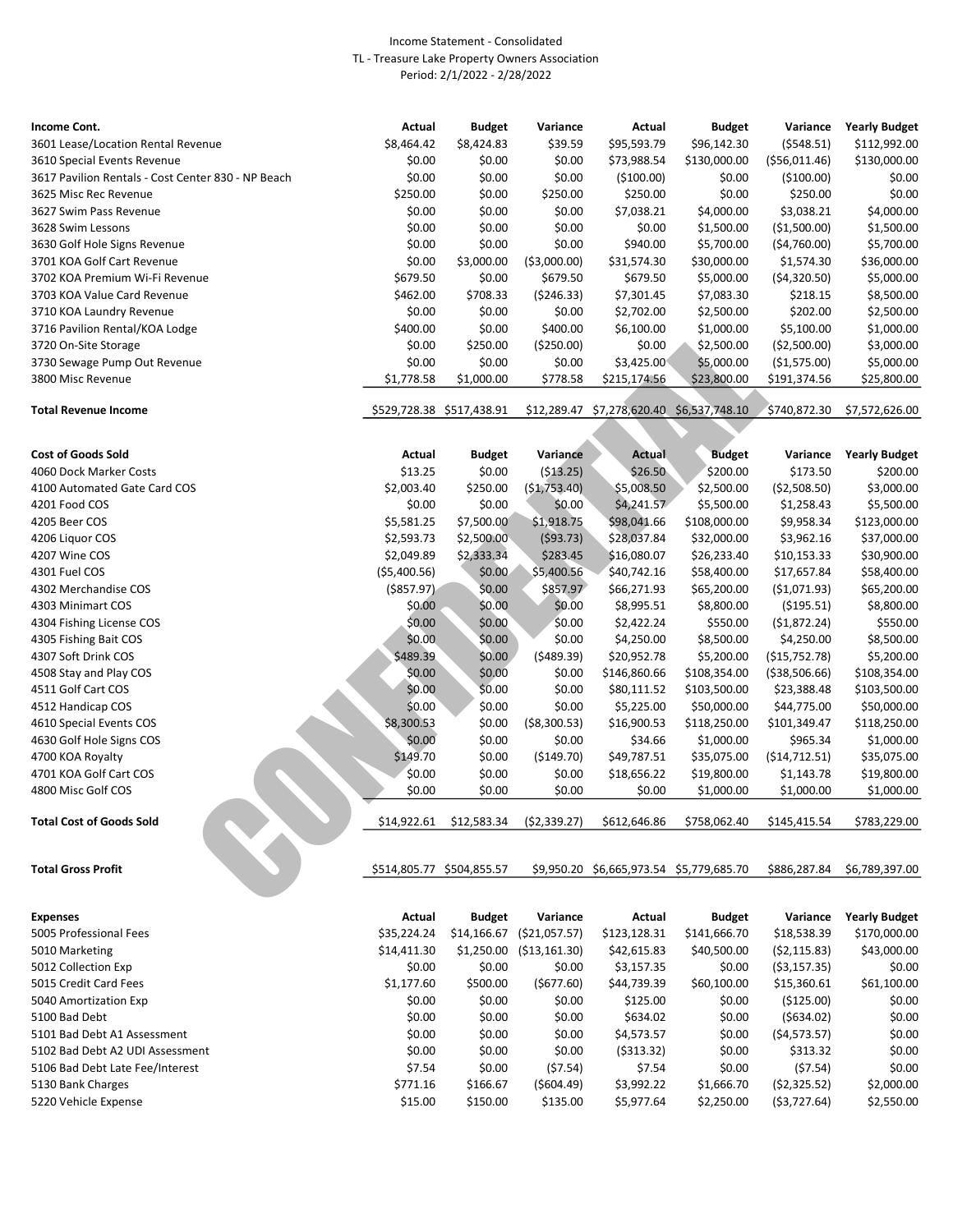| <b>Expenses Cont.</b>             | Actual         | <b>Budget</b>             | Variance      | Actual                                     | Budget       | Variance           | <b>Yearly Budget</b>        |
|-----------------------------------|----------------|---------------------------|---------------|--------------------------------------------|--------------|--------------------|-----------------------------|
| 5250 Dues/Subscriptions           | \$1,390.29     | \$0.00                    | (\$1,390.29)  | \$2,933.29                                 | \$1,000.00   | ( \$1,933.29)      | \$1,000.00                  |
| 5251 Training/Certification       | \$642.58       | \$175.00                  | ( \$467.58)   | \$1,762.58                                 | \$2,300.00   | \$537.42           | \$2,650.00                  |
| 5270 Equipment Leasing            | \$6,186.03     | \$3,041.75                | ( \$3,144.28) | \$31,744.23                                | \$30,417.50  | ( \$1,326.73)      | \$36,501.00                 |
| 5271 Equipment Maintenance        | \$7,468.62     | \$2,000.00                | (55, 468.62)  | \$69,335.64                                | \$32,250.00  | ( \$37,085.64)     | \$36,250.00                 |
| 5273 Property/Casualty Insurance  | \$14,932.16    | \$11,466.08               | ( \$3,466.08) | \$157,307.73                               | \$139,610.80 | (\$17,696.93)      | \$162,543.00                |
| 5274 Equipment Non-Cap            | \$1,403.96     | \$1,708.34                | \$304.38      | \$47,564.39                                | \$38,583.40  | ( \$8,980.99)      | \$42,000.00                 |
| 5275 Outside Services             | (51, 978.41)   | \$10,675.00               | \$12,653.41   | \$256,044.37                               | \$145,550.00 | ( \$110,494.37)    | \$166,900.00                |
| 5280 Misc Repairs/Maintenance     | \$0.00         | \$125.00                  | \$125.00      | \$8,542.39                                 | \$6,550.00   | ( \$1,992.39)      | \$6,800.00                  |
| 5281 Maintenance-Building         | \$4,415.42     | \$1,183.33                | ( \$3,232.09) | \$47,358.97                                | \$19,083.30  | ( \$28, 275.67)    | \$21,450.00                 |
| 5283 Maint-Vehicle                | ( \$118.25)    | \$2,174.99                | \$2,293.24    | \$25,655.63                                | \$22,499.90  | $($ \$3,155.73 $)$ | \$26,850.00                 |
| 5284 Maint-Pools                  | \$0.00         | \$0.00                    | \$0.00        | \$26,254.64                                | \$26,000.00  | ( \$254.64)        | \$26,000.00                 |
| 5285 Maint-Roads                  | \$0.00         | \$66,666.67               | \$66,666.67   | \$803,397.96                               | \$666,666.70 | ( \$136, 731.26)   | \$800,000.00                |
| 5286 Salt/Anti Skid               | \$35,764.53    | \$30,000.00               | (55, 764.53)  | \$78,764.28                                | \$100,000.00 | \$21,235.72        | \$100,000.00                |
| 5287 Line Painting                | \$0.00         | \$0.00                    | \$0.00        | \$23,013.69                                | \$13,500.00  | (59,513.69)        | \$13,500.00                 |
| 5288 Patching                     | \$0.00         | \$1,250.00                | \$1,250.00    | \$1,478.44                                 | \$13,000.00  | \$11,521.56        | \$15,500.00                 |
| 5289 Tree Removal                 | \$0.00         | \$0.00                    | \$0.00        | \$2,700.00                                 | \$0.00       | (\$2,700.00)       | \$0.00                      |
| 5307 Drainage/Irrigation Maint    | \$0.00         | \$0.00                    | \$0.00        | \$4,847.95                                 | \$6,000.00   | \$1,152.05         | \$6,000.00                  |
| 5310 Landscaping                  | ( \$530.00)    | \$583.33                  | \$1,113.33    | \$9,916.52                                 | \$14,833.30  | \$4,916.78         | \$16,000.00                 |
| 5311 Lawn Supplies                | ( \$11,590.02) | \$0.00                    | \$11,590.02   | \$65,183.53                                | \$61,000.00  | (54, 183.53)       | \$61,000.00                 |
| 5312 Sand                         | \$0.00         | \$0.00                    | \$0.00        | \$6,542.62                                 | \$10,500.00  | \$3,957.38         | \$10,500.00                 |
| 5313 Fish Stocking                | \$0.00         | \$0.00                    | \$0.00        | \$0.00                                     | \$6,000.00   | \$6,000.00         | \$6,000.00                  |
| 5314 Lake Management              | \$0.00         | \$0.00                    | \$0.00        | \$29,562.00                                | \$38,000.00  | \$8,438.00         | \$38,000.00                 |
| 5320 Pest Control                 | \$40.28        | \$95.83                   | \$55.55       | \$3,464.93                                 | \$4,608.30   | \$1,143.37         | \$4,800.00                  |
| 5329 On Road Diesel               | \$711.20       | \$1,125.00                | \$413.80      | \$9,238.99                                 | \$11,250.00  | \$2,011.01         | \$13,500.00                 |
| 5330 Off Road Diesel              | (52,879.90)    | \$666.67                  | \$3,546.57    | \$7,279.09                                 | \$11,666.70  | \$4,387.61         | \$13,000.00                 |
| 5331 Gasoline Bulk                | \$8,063.26     | \$3,500.00                | ( \$4,563.26) | \$57,770.28                                | \$55,000.00  | (\$2,770.28)       | \$62,000.00                 |
| 5332 Oil Bulk                     | \$4,502.35     | \$166.67                  | (54, 335.68)  | \$699.35                                   | \$2,366.70   | \$1,667.35         | \$2,700.00                  |
| 5350 Special Events               | (5797.81)      | \$0.00                    | \$797.81      | \$105,387.63                               | \$0.00       | ( \$105, 387.63)   | \$0.00                      |
| 5390 License/Permits              | \$346.00       | \$895.53                  | \$549.53      | \$13,895.70                                | \$18,545.14  | \$4,649.44         | \$20,336.08                 |
| 5392 Property Taxes               | \$872.08       | \$166.67                  | (5705.41)     | \$1,862.20                                 | \$1,666.70   | ( \$195.50)        | \$2,000.00                  |
| 5395 Dam Inspections              | \$0.00         | \$0.00                    | \$0.00        | \$0.00                                     | \$9,300.00   | \$9,300.00         | \$9,300.00                  |
| 5399 Storm Water                  | \$0.00         | \$0.00                    | \$0.00        | \$48,227.68                                | \$75,000.00  | \$26,772.32        | \$75,000.00                 |
| 5400 Supplies                     | \$5,450.52     | \$2,958.33                | (52, 492.19)  | \$57,919.75                                | \$58,383.30  | \$463.55           | \$64,300.00                 |
| 5420 Ballot/Election Expense      | \$0.00         | \$1,500.00                | \$1,500.00    | \$23,450.24                                | \$15,000.00  | ( \$8,450.24)      | \$18,000.00                 |
| 5430 Postage/Delivery             | \$36.78        | \$625.00                  | \$588.22      | \$12,953.05                                | \$6,250.00   | (56,703.05)        | \$7,500.00                  |
| 5450 Travel/Mileage               | \$0.00         | \$400.00                  | \$400.00      | \$1,908.42                                 | \$6,600.00   | \$4,691.58         | \$7,400.00                  |
| 5480 Telephone                    | \$2,223.64     | \$1,295.84                | (5927.80)     | \$21,965.84                                | \$25,087.16  | \$3,121.32         | \$27,678.76                 |
| 5481 Internet/Cable               | \$3,372.75     | \$4,775.42                | \$1,402.67    | \$99,619.83                                | \$54,352.96  | $($ \$45,266.87)   | \$63,903.76                 |
| 5500 Electric                     | \$7,315.41     | \$4,858.34                | ( \$2,457.07) | \$138,027.73                               | \$120,583.40 | (\$17,444.33)      | \$130,300.00                |
| 5501 Natural/Propane Gas/Fuel Oil | \$6,777.62     | \$2,275.00                | (54, 502.62)  | \$27,681.75                                | \$28,100.00  | \$418.25           | \$32,650.00                 |
| 5502 Water/Sewer                  | \$3,483.06     | \$3,116.67                | ( \$366.39)   | \$109,519.94                               | \$72,416.70  | ( \$37,103.24)     | \$80,650.00                 |
| 5515 Uniforms                     | \$199.26       | \$125.00                  | (574.26)      | \$1,613.82                                 | \$3,350.00   | \$1,736.18         | \$3,600.00                  |
| 5520 Laundry                      | \$587.68       | \$625.00                  | \$37.32       | \$6,760.55                                 | \$6,250.00   | ( \$510.55)        | \$7,500.00                  |
| 5530 Contributions/Donations      | \$0.00         | \$83.33                   | \$83.33       | \$1,622.34                                 | \$833.30     | (5789.04)          | \$1,000.00                  |
| 5550 IT Hardware/Software         | \$164.30       | \$1,066.67                | \$902.37      | \$15,330.79                                | \$12,366.70  | ( \$2,964.09)      | \$14,500.00                 |
| 5600 Employee Insurance Benefits  | \$23,891.50    | \$20,110.83               | ( \$3,780.67) | \$213,989.80                               | \$288,426.30 | \$74,436.50        | \$328,648.00                |
| 5601 Employer 401K Expense        | \$2,271.15     | \$1,913.33                | ( \$357.82)   | \$28,744.35                                | \$25,633.30  | ( \$3,111.05)      | \$29,460.00                 |
| 5605 Workers' Comp Expense        | \$5,752.85     | \$5,560.41                | (\$192.44)    | \$46,442.46                                | \$72,897.10  | \$26,454.64        | \$84,018.00                 |
| 5630 Payroll Taxes                | \$15,273.66    | \$10,168.83               | (55, 104.83)  | \$164,647.13                               | \$171,778.30 | \$7,131.17         | \$192,116.00                |
| 5650 Wages/Salaries               |                | \$131,544.34 \$125,333.34 |               | (\$6,211.00) \$1,724,374.42 \$1,883,433.40 |              | \$159,058.98       | \$2,134,100.00              |
| 5700 Interest Expense             | \$10,570.39    | \$10,387.00               | ( \$183.39)   | \$107,000.47                               | \$103,870.00 | ( \$3,130.47)      | \$124,644.00                |
| 5720 Fees/Penalties               | \$0.00         | \$0.00                    | \$0.00        | \$92.42                                    | \$0.00       | (592.42)           | \$0.00                      |
| 5800 Misc Expense                 | \$7,899.25     | \$437.50                  | ( \$7,461.75) | \$19,575.55                                | \$8,675.00   | (\$10,900.55)      | \$9,550.00                  |
| <b>Expenses</b>                   |                | \$347,265.37 \$351,515.04 |               | \$4,249.67 \$4,999,614.90 \$4,793,218.76   |              | ( \$206, 396.14)   | \$5,438,248.60              |
|                                   |                |                           |               |                                            |              |                    |                             |
| Current Income\(loss)             |                | \$167,540.40 \$153,340.53 |               | \$14,199.87 \$1,666,358.64                 | \$986,466.94 |                    | \$679,891.70 \$1,351,148.40 |